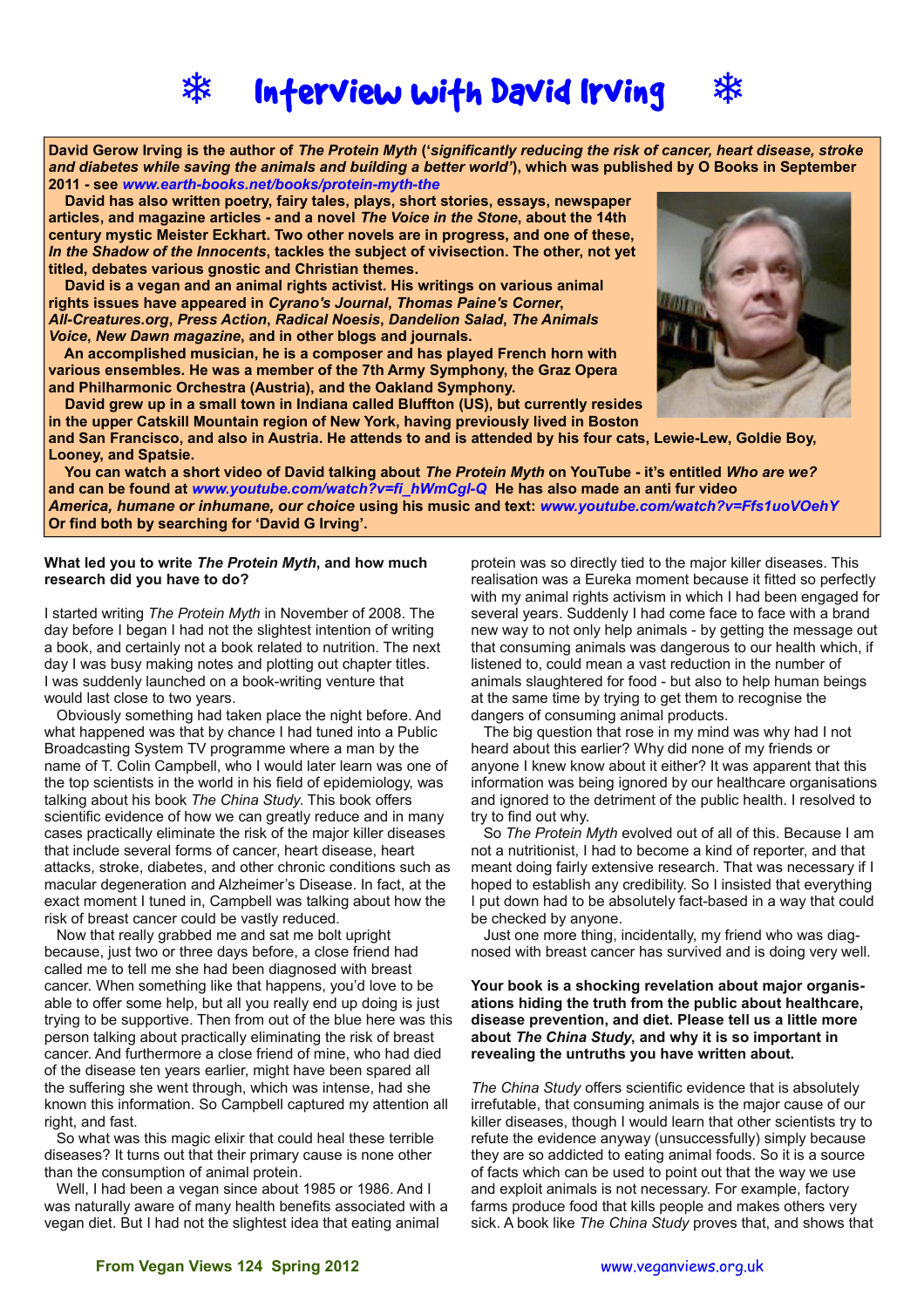we can stop eating those killer foods and be much healthier. And once we start on this trail it leads into other areas. For example, these factory farms also make people who consume their products complicit in the cruelty that produces them, which is something most people who consume animals would rather not think about. Still, it can hardly be denied.

We can also discern from the evidence in *The China Study* that animal research is really unnecessary because the chief rationale given to the public for experimenting on animals is the idea that animal researchers are just totally engrossed in finding cures for society's killer diseases. Besides the fact that this is a big lie anyway, once we learn that we can eliminate these diseases by eliminating animal protein from our diets, the rationale for animal research disappears fast, as does the need for \$20 billion dollars a year that animal researchers and their sponsoring institutions, mostly universities, get from the National Institutes of Health.

### **What implications does it hold for us if healthcare organisations continue to discredit and ignore research such as** *The China Study***?**

I think it's similar to why people resisted accepting that the earth was round. The same for why it was so difficult to accept that the earth rotated around the sun. There are many answers to questions like these that often boil down to issues of money and power. And, of course, it falls to those who are out in front in whatever area it may be, to find a way to communicate what they know to those who would rather tarry behind in the comfortable past. Often the consequences are disastrous when the old insists absolutely it is going to prevent the new from forging ahead, no matter what the consequences may be. Today in America, for example, there is tremendous resistance to the animal rights movement in the halls of government. That's where corporate interests are on patrol, determined to protect the profits they derive from crueltybased operations like factory farms, fur farms, and animal research laboratories.

## **Is it as simple as dwindling profits, lack of knowledge, biases, conflict, and poor management, that information concerning health and diet is kept from the public?**

All of those, certainly. I found that stubbornness, resistance to change, an 'I'm right, you're wrong' mentality, turf ownership, and politics and money, are the primary factors. Money especially looms large. For example, Bristol-Myers Squibb gave the American Heart Association \$600,000 to use the AHA logo to promote their statin drug Pravachol. Statins, however, a cholesterol-lowering drug, have some very serious sideeffects and their effectiveness has also been legitimately called into question. Yet it's the responsibility of our healthcare organisations like the AHA to provide the public with information about the risks of drugs like statins. But how likely is the AHA to say anything negative about statins after getting \$600,000 from Bristol-Myers Squibb? And a visit to the AHA web pages confirms such suspicions. They have nothing really bad to say about statins. So who can trust what the American Heart Association says about statins once we realise that they have essentially been paid off by Bristol-Myers Squibb?

In 2009 Pfizer Pharmaceuticals gave the American Cancer Society an unrestricted grant of \$1.7 million dollars. Pfizer, besides making drugs like Lipitor, also makes cancer drugs and breast cancer drugs. Does anyone think the ACS is going to go out and tell women they can vastly reduce their risk of breast cancer by eliminating animal products from their diets which will lower their estrogen blood levels and thereby significantly reduce the risk of getting breast cancer? Not after getting \$1.7 million from Pfizer, they won't. It's obvious payola. Is it unethical? Is it immoral? Of course it is.

The only real way to deal with these conflicts of interest is to make rules and laws prohibiting drug companies, or any commercial enterprises, from giving money to healthcare organisations. How can our healthcare organisations function independently if they accept contributions from corporations? Unfortunately, we know that the US Congress is not going to do its job by passing legislation that would prohibit these good-old-boy ways of doing business.

## **Do you think that in uncovering these untruths our societies will make progress, or will there be increased confusion and/or rejection by people, maybe because certain things are unable to be shown scientifically?**

I do believe we will make progress, but the progress is frustratingly slow. Some people talk about violence as a means for coming to the aid of the animal population which is so vulnerable, lacking in protection, bullied, exploited, and killed without mercy by corporate powers. I can't agree with that. That would just be counterproductive. The problem is horrendously large. I mean, we slaughter between 56 and 59 billion animals just for food around the world every year. And people generally are satisfied to go somnambulantly along their chicken McNuggets way. That's why I believe the change must come through a shift in consciousness, and that is where I focus my energies. I have seen an actual shift in consciousness in my own lifetime in the 1960s. This is the kind of shift we need, and then things can change rapidly.

That should be the focus of the animal rights movement, I believe.

**Is it enough for individuals to be aware of the increasing evidence of disease in order to switch to a plant based diet, or do we need additional motivation and encouragement?**

There's no question to me that the more we know about disease formation as a product of consuming animals the more people will pay attention. I understand that an article just



appeared in Scientific American that points out the real dangers of meat consumption, but I haven't read it yet. Here and there signs of change do appear. Even the establishment healthcare organisations have changed. They all used to recommend that the public consume two to three portions of dairy products a day, and the same for animal products, with no prohibitions on any kind of meat. Today, because of greater nutritional awareness, they all recommend that the public consume two to three portions of low-fat or no-fat dairy products and the same for meats, provided that it is lean, while avoiding processed meats. So change has happened. Of course, not even close to enough. With increased evidence and pressure, our healthcare organisations will eventually be forced to admit just how dangerous animal products really are.

**Although you've generally quoted American statistics in your book, do you think that these are equally valid in other parts of the world?**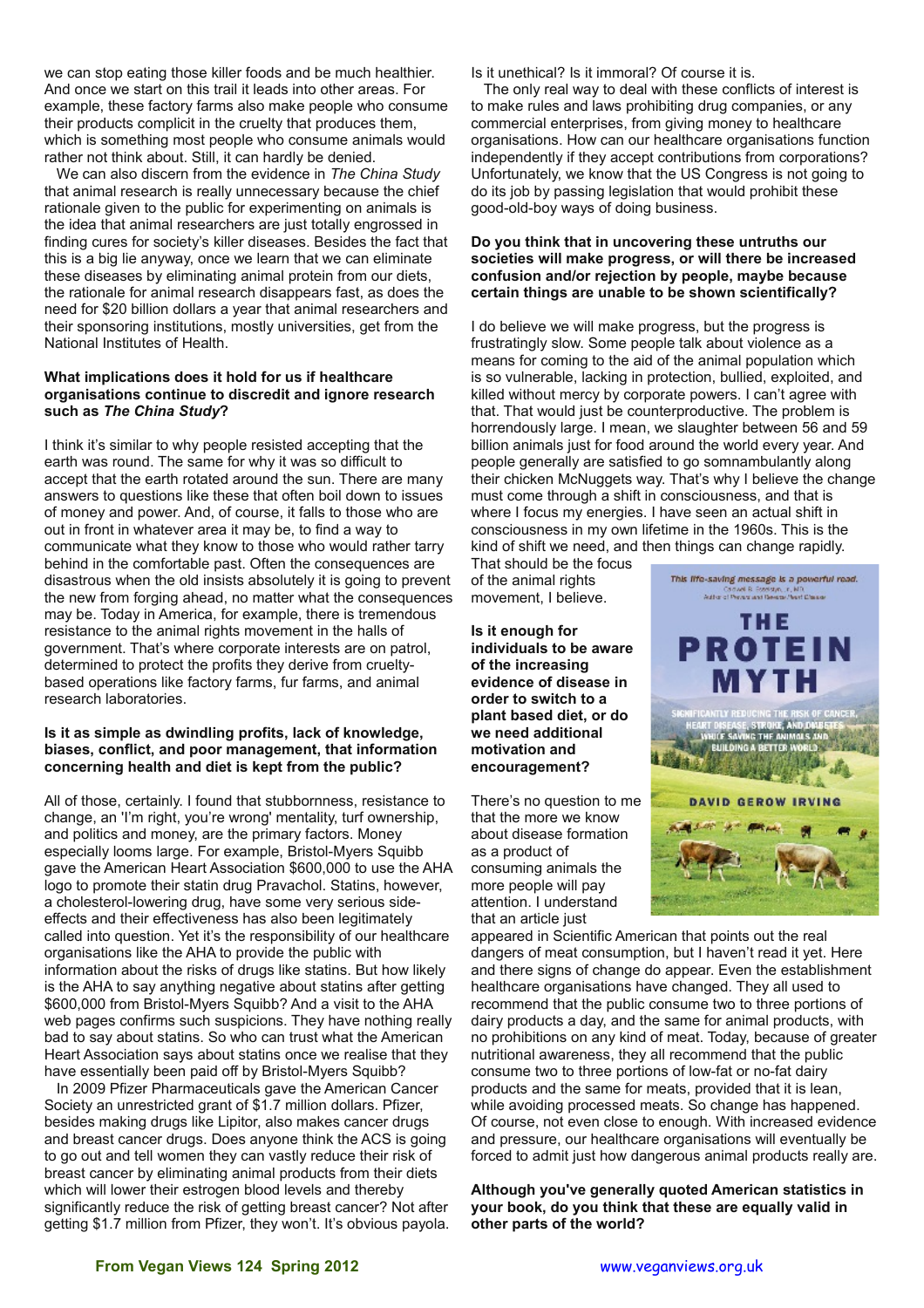No I don't. Unfortunately, the habits of the Western world are spreading to the developing nations so that eventually they will apply. There is already much evidence that the diseases of affluence of the Western world - cancer, heart disease, stroke, and diabetes - are spreading to the developing nations where progress is being equated with the consumption of animals. McDonald's fast food eateries are already everywhere, and the same for the others. And that's bad news for the health of the people living in those countries.



*Clip from David Irving's talk on YouTube*

**From a purely health point of view, and disregarding the ethical aspect, do you think eating only small amounts of animal produce is harmful too? For example, something like the 'Mediterranean diet' where abundant plant foods and fresh fruit are complemented by moderate or low amounts of meat, fish, dairy produce, etc.**

The best we can do, I think, is to take the actual evidence seriously. T. Colin Campbell says that "rising plasma cholesterol levels in China were associated with a greater prevalence of stomach, liver, colon, lung, breast, and blood cancers", and that "even small intakes of animal products … were associated with elevated concentrations of plasma cholesterol and increased prevalence of these cancers".

 As for diets like the Mediterranean, besides the dangers of animal protein, according to Caldwell B. Esselstyn Jr (famous because he and Dean Ornish proved that heart disease could be prevented and reversed through nutrition), oils recommended in these type diets are "every bit as aggressive in promoting heart disease as the saturated fat in roast beef. And even though a Mediterranean-style diet that allows such oils may slow the rate of progression of coronary artery disease, when compared with diets even higher in saturated fat, it does not arrest the disease and reverse its effects." (See pp. 69 & 98 in *The Protein Myth*.)

 So while surely nobody could specify exactly how much of these 'poisons' (animal protein) the body can tolerate, the evidence does indicate rather clearly that we would be much safer not to consume them in any amount.

### **To what extent can we learn from the philosophers of the past to further our understandings of animal and environmental ethics in the future?**

It's fascinating to learn how some of the great historical figures thought, and we can see how they have often been conduits for the way we look at the present . We can go all the way back to the ancient Greeks where we find vegans living sideby-side with confirmed speciesists. Theophrastus, the vegan, for example, with Aristotle the speciesist. Some of the most

famous philosophers, like Immanuel Kant, were unrepentant speciesists while others like C.W. Hume deplored the mistreatment of animals. Focusing on speciesist philosophers of the past, like Kant, can give us tools for discrediting the doctrines they have passed on to the present. Take poor Descartes. I say poor, because everybody tends to beat up on him these days. Yet he contributed quite a bit to the way in which we view animals today as mere things. In the same way it's helpful to focus on those who tried to keep compassion towards animals alive during their lives, like Michel de Montaigne and Jeremy Bentham. The same applies to literary figures as well, or artists and religious leaders, and really anybody who had something to say about the way animals should be treated.

## **How do you see the progress of humankind in seeing the interconnectedness of all species on earth, and how can we reconnect ourselves with nature rather than being outside it?**

Human beings have set themselves up as the masters of the world and the universe. In the process, we have created a divide between ourselves and nonhuman species. Several things happened along our evolutionary past that have contributed to creating this divide. These include walking more fully upright than other species, the loss of body hair, the possession of a more efficient opposable thumb mechanism, and the biggest divider of them all, the development of speech. That began somewhere in the neighbourhood of 120,000 years or so ago.

Fundamentally, though, the differences between our species and nonhuman species are differences of degree rather than differences of kind. Though we might like to escape the reality, we are as much of an animal as any nonhuman animal. The recognition that life itself is the grand miracle and that a mouse is as much of a miracle as a human being can go a long way towards reconnecting with nature and the earth and the universe. It can help us in giving up some of the arrogance that has become so much a part of human thinking and our way of living that, when we analyse it, is so destructive to ourselves and our planet.

## **In your book you've mentioned Lao Tse, whose followers wanted to return to simplicity - what relevance do those teachings have for us today? Do you think that there are contemporary spiritual teachings that we as individuals or societies can take as our new values?**

I'm not really up on contemporary spiritual teachings. In general, I look more to the past in terms of finding 'something spiritual' for reflection. And that I find in any kind of teaching, religious or philosophical, that teaches compassion, concern for others, love, helpfulness, the desire to do good, and the oneness of life and the universe. These are the kinds of values that make up what might be called spiritual to me, and that's what I feel we should try to be open to - to let it in. Even more, we need to understand that these kinds of values should serve not just as a foundation for the way we relate to other humans, but to the nonhuman population as well. That, I believe, is the biggest change we need to make in terms of what might be called spiritual values or spiritual growth. Our values should encompass and take in all of life, and, for that matter, the universe. Otherwise, our focus is too narrow, too constricted.

We are capable of being so much more than we are allowing ourselves to be. Albert Schweitzer, who I also mention in *The Protein Myth*, wrote about these kinds of values in what he called 'Reverence for Life'. They are also reflected in the lives of people I admire like Margaret Cavendish, Mahatma Gandhi, George Bernard Shaw, and Isaac Bashevis Singer.